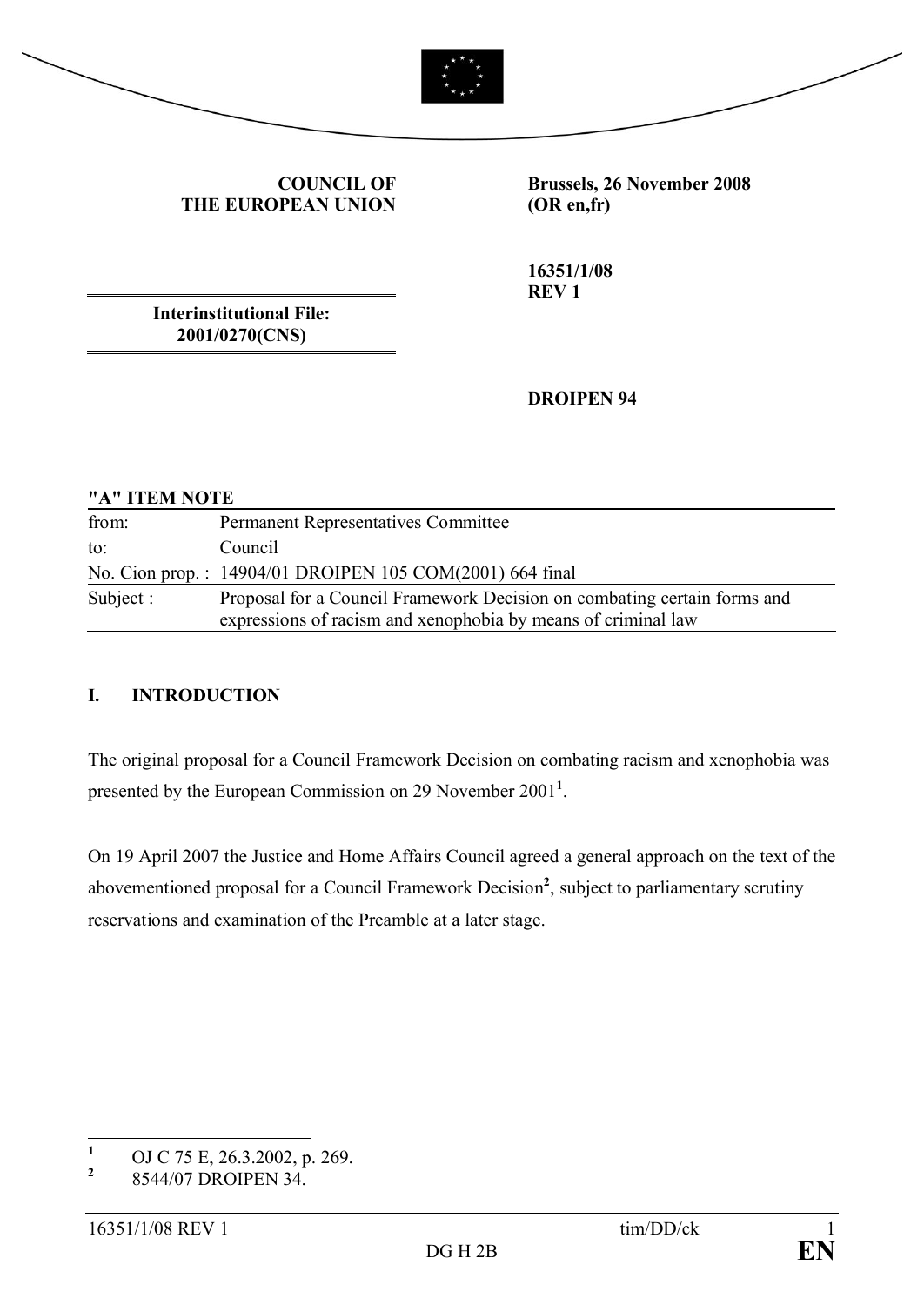The Preamble of the proposed Framework Decision was examined on 25 June 2007. The European Parliament gave its opinion on the initial draft proposal on 4 July 2002<sup>1</sup> and, after a renewed consultation, on 29.11.2007<sup>2</sup>.

At the meeting of COREPER on 26 November 2008 , delegations were in a position to lift their reservations.

The text of the Framework Decision as it emerged from legal-linguistic scrutiny is set out in documents 16771/07 DROIPEN 127 + CORRIGENDA and 16771/1/08 REV 1 DROIPEN 127 (LV) (to be issued).

Statements to be entered in the minutes of the Council are set out in the Annex to this Note.

## **II. CONCLUSION**

The Council is invited to:

- adopt the text of the Framework Decision as set out in documents 16771/07 DROIPEN 127 + CORRIGENDA and 16771/1/08 REV 1 DROIPEN 127 ( LV) (to be issued).
- order the publication of the aforementioned instrument in the Official Journal of the European Union.
- take note of the statements set out in the Annex.

<sup>&</sup>lt;sup>1</sup> OJ C 271 E, 12.11. 2003 p. 558.

**<sup>2</sup>** Opinion not yet published in the OJ.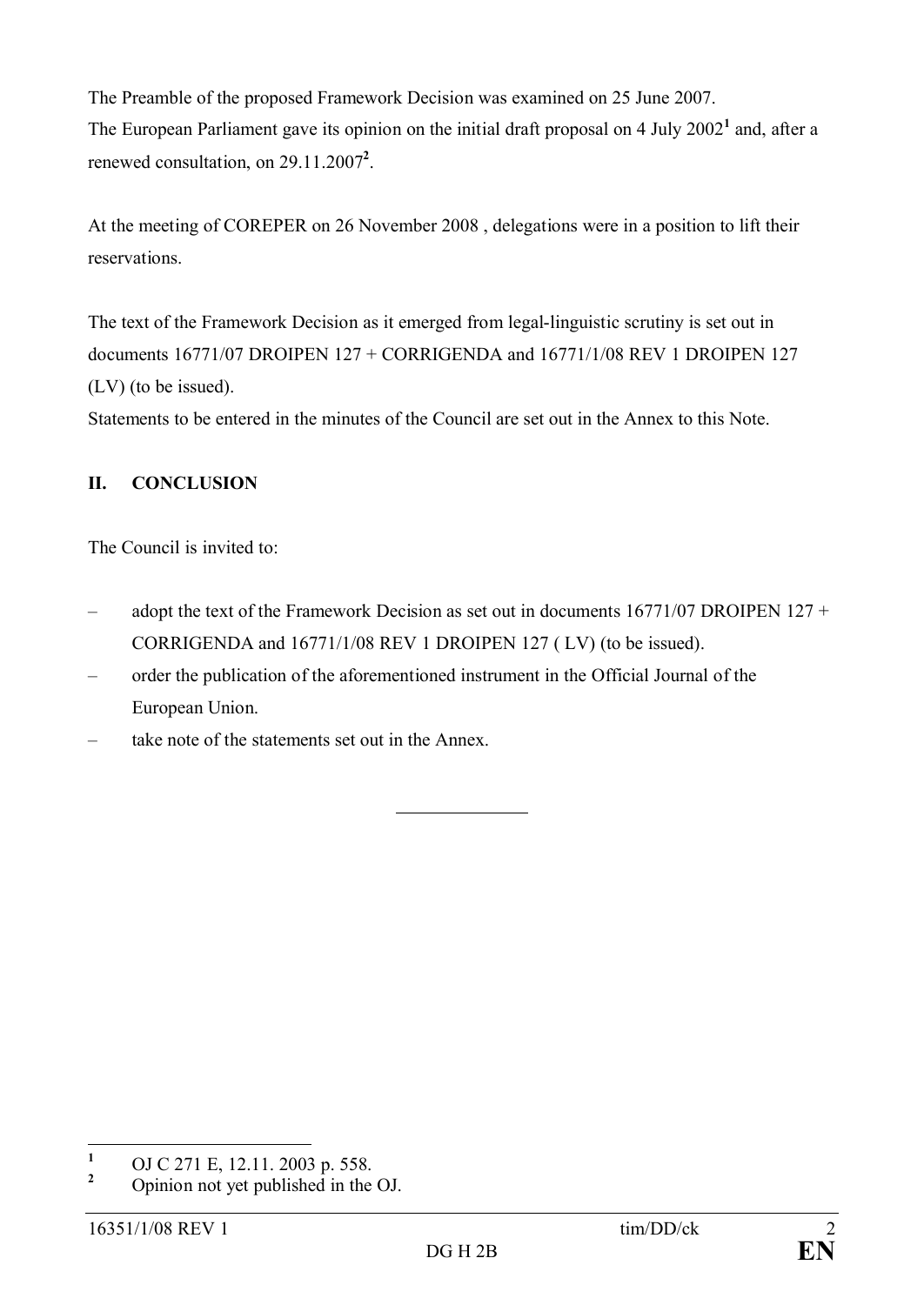## **Statements to be entered in the minutes of the Council**

#### **Statement by the Council**

"On 28.11.2008 the Council of Ministers of the European Union adopted a Framework Decision on combating certain forms and expressions of racism and xenophobia by means of criminal law. The aim of the Framework Decision is to approximate criminal law provisions and to combat racist and xenophobic offences more effectively by promoting full and effective judicial cooperation between Member States.

The Framework Decision deals with such crimes as incitement to hatred and violence and publicly condoning, denying or grossly trivializing crimes of genocide, crimes against humanity and war crimes. The Framework Decision is limited to crimes committed on the grounds of race, colour, religion, descent and national or ethnic origin. It does not cover crimes committed on other grounds for example by totalitarian regimes. However, the Council deplores all of these crimes.

The Council invites the Commission to examine and to report to the Council within two years after the entry into force of the Framework Decision, whether an additional instrument is needed, to cover publicly condoning, denying or grossly trivializing crimes of genocide, crimes against humanity and war crimes directed against a group of persons defined by reference to criteria other than race, colour, religion, descent or national or ethnic origin, such as social status or political convictions.

The Berlin declaration adopted on 25 March 2007 stated that "European integration shows that we have learnt the painful lessons of a history marked by bloody conflict." In that light, the Commission will organize a public European hearing on crimes of genocide, crimes against humanity and war crimes committed by totalitarian regimes as well as those who publicly condone, deny, grossly distort or trivialize them, and emphasizes the need for appropriate redress of injustice and – if appropriate – submit a proposal for a Framework Decision on these crimes."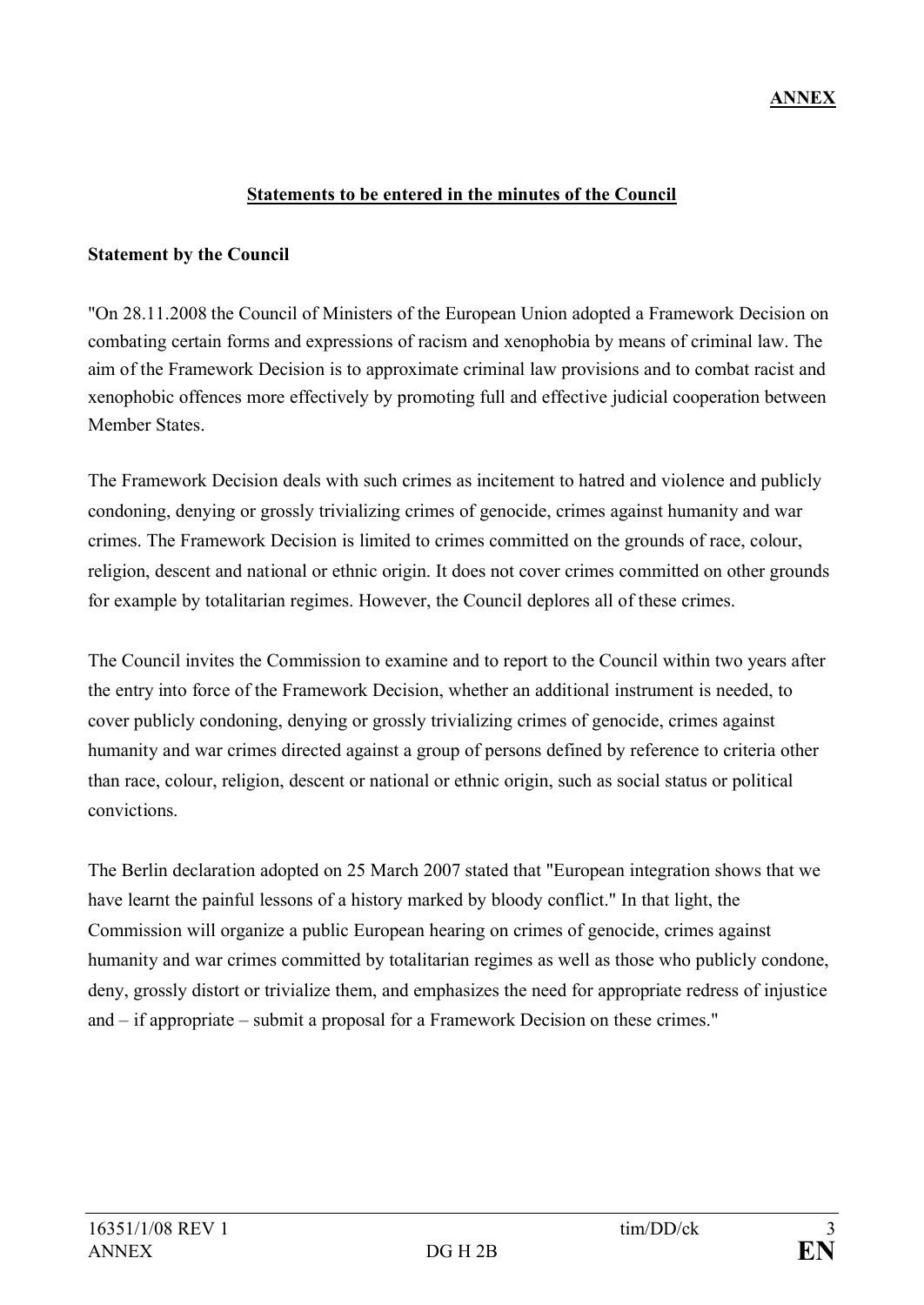#### **Statement by the Commission**

"The Commission congratulates the Council on making every effort to reach agreement on such an important subject. It was time for the European Union to adopt a firm stand against racism and xenophobia.

However, the Commission considers that Article 7(2) might be interpreted as allowing national law to prevail over Union law. In this connection, the Commission draws attention to the primacy of Union law."

### **Statement by Germany**

Germany wishes to declare the following concerning its interpretation of the term "public order" as contained in Article 1 paragraph 2 of the Framework Decision on combating certain forms and expressions of racism and xenophobia by means of criminal law, having had the opportunity to share its views with the Legal Service of the Council:

"Pursuant to recital 6, this Framework Decision is limited to combating particularly serious forms of racism and xenophobia by means of criminal law. Accordingly, Article 1 paragraph 2 of the Framework Decision permits the Member States to choose to punish only such conduct that is carried out in a manner likely to exceed a certain threshold of significance. The legal systems of the Member States contain different concepts and approaches for describing such a threshold. In a number of Member States, the decisive factor is whether *individual* legal interests have been affected to a particularly severe degree by the conduct described in Article 1 paragraph 1 of the Framework Decision. In those Member States, such conduct may be punished if it is threatening, abusive or insulting to individuals or groups of individuals. In other Member States, the conduct may be punished if certain *collective* legal interests have been harmed. In these Member States, such conduct may be punished if the conduct described in Article 1 paragraph 1 of the Framework Decision is carried out in a manner likely to disturb "public order" or, in terms of some legislations, "public peace".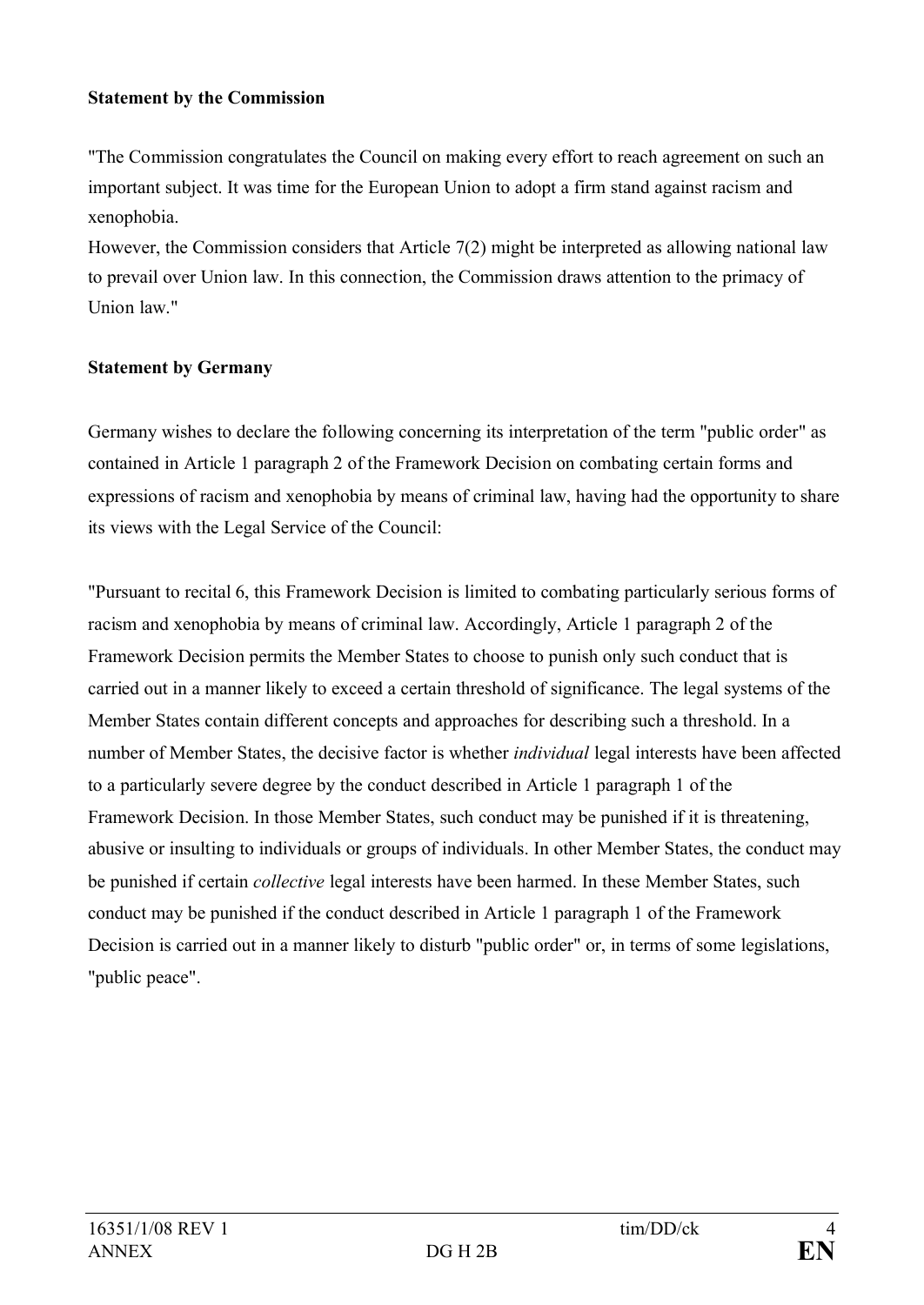The Framework Decision leaves room for both concepts in Article 1 paragraph 2 and must be understood so as to allow Member States to maintain their national traditions and approaches in this respect. The reference in recital no. 6 to the fact that the cultural and legal traditions of the Member States are, to some extent, different, and that, particularly in this field, full harmonisation of criminal laws is currently not possible supports that interpretation. Germany therefore assumes that the term "public order" as employed in Article 1 paragraph 2 of the Framework Decision constitutes an expression of the required threshold, which may be further refined in various manners by the Member States when implementing the Framework Decision. Germany assumes in particular that, for the purposes of implementation, the term "öffentliche Friede" as used in the relevant corresponding provisions of German criminal law is covered by the term "public order" as employed in Article 1 paragraph 2 of the Framework Decision."

#### **Statement by the Netherlands**

"The Netherlands wishes to express that it already complies with the obligation of criminalization pursuant to the Articles 1 and 2 of the Framework Decision. Articles 137c, 137d and 137e of the Dutch Criminal Code give a broad criminalization of inciting to hate or violence, of insulting or discriminating because of amongst others race and religion. The term "race" includes also the characteristics skin colour, origin and national or ethnic decent. Under the scope of these Articles also fall condoning, denying or grossly trivialising of the international crimes, referred to in Article 1 subparagraphs c and d, as far as such a conduct incites to hate or violence, insults or discriminates because of race or religion."

# **Statement by Latvia regarding the crimes of the Totalitarian Communist regime in addition to the statement by the Council**

"Latvia welcomes the adoption of the Framework Decision which constitutes a significant step in fighting the racism and xenophobia in the EU, as well as the Statement adopted by the Council, and considers that further discussions and evaluations are necessary in this field in order to obtain a complete solution to this question.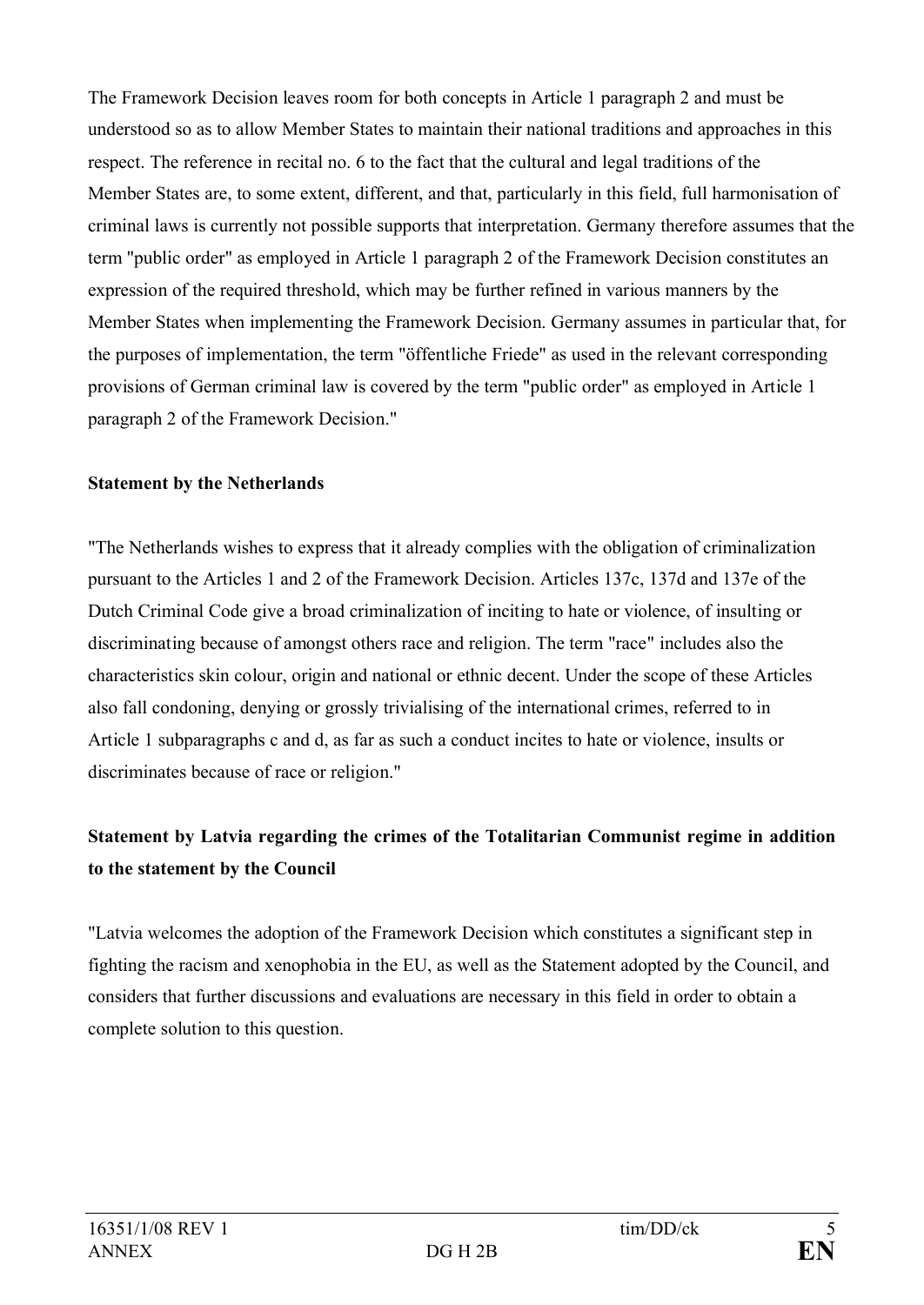The Framework Decision provides for the criminal liability throughout the EU inter alia for the public condoning, denying or gross trivialising of the crimes committed by the Nazi regime. The scope of application is limited only to the crimes committed by the Nazi regime, but does not cover the crimes committed by the Totalitarian Communist regime, although, while having particular social groups as the main target, these crimes were also committed on the grounds of the ethnic and the national origin, which constitutes an integral part of the content of *Racism* as defined by the UN Convention on the Elimination of All Forms of Racial Discrimination adopted in 1966.

Any violence or threat has to be condemned irrespectively of what was the curtain of the objectives or the ideology these crimes were committed for. People of the EU have experienced the crimes against humanity from the both totalitarian regimes and they both demanded enormous human costs. Therefore Latvia considers that it is necessary that EU applies similar criteria to the crimes committed by both totalitarian regimes and provide for an equal treatment regarding the public condoning, denying or gross trivialising of these crimes.

The fact that there are always some people in the society justifying or denying the crimes committed by the Nazis or the Totalitarian Communists not only endangers the basic values of the democracy, but also insults personally the victims and their families, who suffered both these regimes.

Preservation of historic memory, assessment of the crimes of totalitarian regimes and their ideologies as well as respect for the victims and freedom fighters is very important for historical justice and for the prevention of the crimes against humanity in the future. Accordingly a similar approach has to be made and all necessary actions have to be done at EU level in order to prevent the revival of any of totalitarian regimes, including Totalitarian Communist regime.

Without exploration and recognition of these crimes at the international level, one cannot talk about the irreversibility of these crimes and the reconciliation. The EU has to have a common understanding and similar criteria when treating these crimes. This understanding and treatment has to be based on the criteria, that the human life is the highest value. The motivation or the ideology behind the crime cannot be brought to the forefront.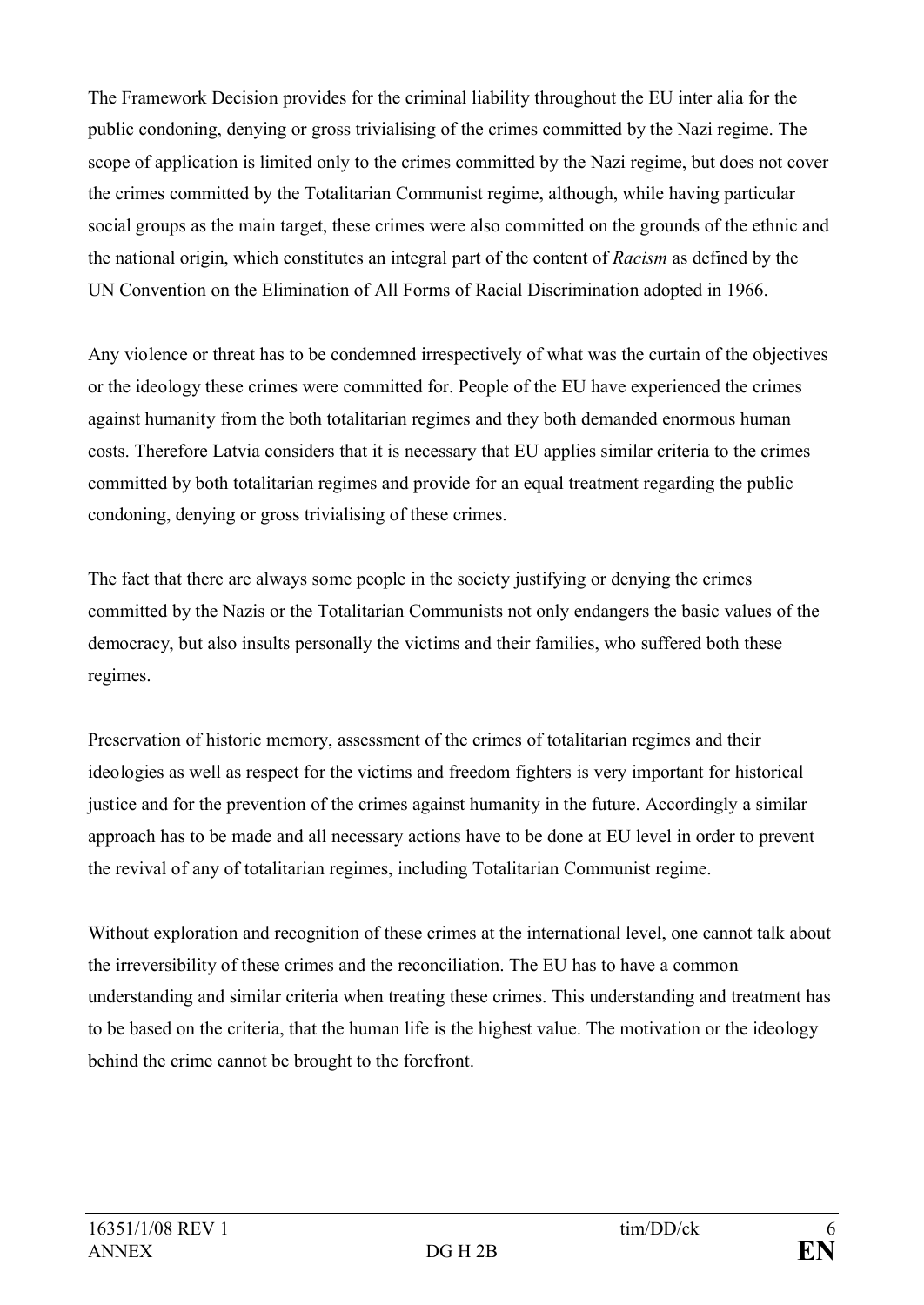In this respect Latvia appreciates the invitation by Council to the European Commission to examine within two years after the entry into force of the Framework Decision, whether an additional instrument is needed.

Latvia considers that the adoption of such an instrument in the future would provide for an application of similar criteria towards these crimes and put on equal footing their victims all around the EU, as well as eliminate the denial and the distortion of the historical truth. At the same time it is essential to promote a common understanding of all these questions at EU level to all the EU Member States. Therefore the document, which was delivered during the  $1<sup>st</sup>$  European hearing on "Crimes Committed by totalitarian regimes" in Brussels on 8 April 2008 and which was supported by the majority of the participants, should become as an inspiration for the future actions at the EU level."

## **Statement by Hungary**

Hungary wishes to declare the following concerning its interpretation of the term "*public order*" as contained in Article 1 paragraph 2 of the Framework Decision on combating certain forms and expressions of racism and xenophobia by means of criminal law.

"According to the settled case law of the Constitutional Court of the Republic of Hungary, the only way for the freedom of expression to be restricted by means of criminal law is if the conduct endangers the rights of identified persons in a direct and obvious way and the conduct is likely to disturb public peace at the same time.

In order to support this narrow interpretation, in Hungary the term "*public order*" as contained in Article 1 paragraph 2 of the Framework Decision is covered by the term "*public peace*"."

## **Statement by France under Article 1(4) of the Framework Decision**

"France declares, in accordance with Article 1(4), that it will make punishable the act of denying or grossly trivialising the crimes referred to in paragraph 1(c) and/or (d) only if the crimes referred to in these paragraphs have been established by a final decision of an international court".